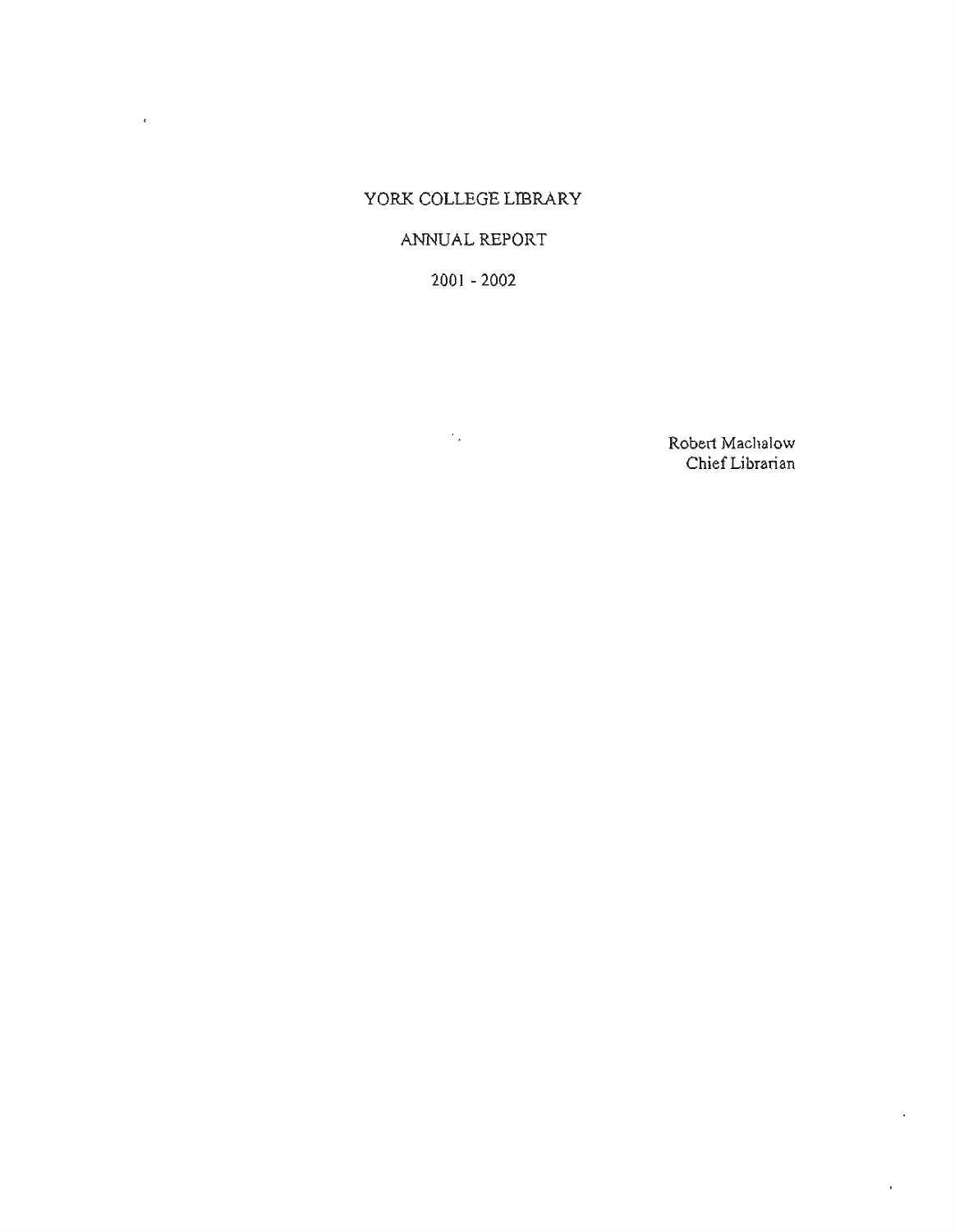Tn the 2001 - 2002 academic year, the York College Library continued to maintain services to the public while attempting to cope with continuing budgetary and staffing challenges. As in the past several years, the academic year began with a budget that was substantially committed lo cover the costs of necessities such as subscriptions. During the year, the Library received several administrative attempts to somewhat alleviate these shortages: the York College Auxiliary Enterprises Corporation extended a grant of \$50,000 to aid in the collection of Library books. Though this was not enough to completely reverse a recent trend of non-acquisition of books, it has helped to tum the tide. In terms of staffing: the Library has been able to hire an adjunct to provide reference services to Library users after the regular closing of 8:30 (the hours were extended to l 0:45 on weeknights other than Friday). In addition, to better manage the Library, one of the CUNY Office Assistants' lines at the Circulation Desk was converted to an Assistant to Higher Education Officer line.

Still, with a minimum of professionals during the regular Library hours supported by a minimum of support staff, the Library continued to stress service to the public. In an effort to provide Library materials to the Library user, the Library continued to offer expanded interlibrary loan service to all Library users, something that is not done at most CUNY schools.

It is hoped that the increased Library hours will be supported in the current academic year. It is also hoped that the base budget for the Library can be increased so that current Library materials can be purchased to support the academic mission of the Library. Additional Auxiliary Enterprises fonds would certainly be appreciated and well used to benefit the users of the York College Library.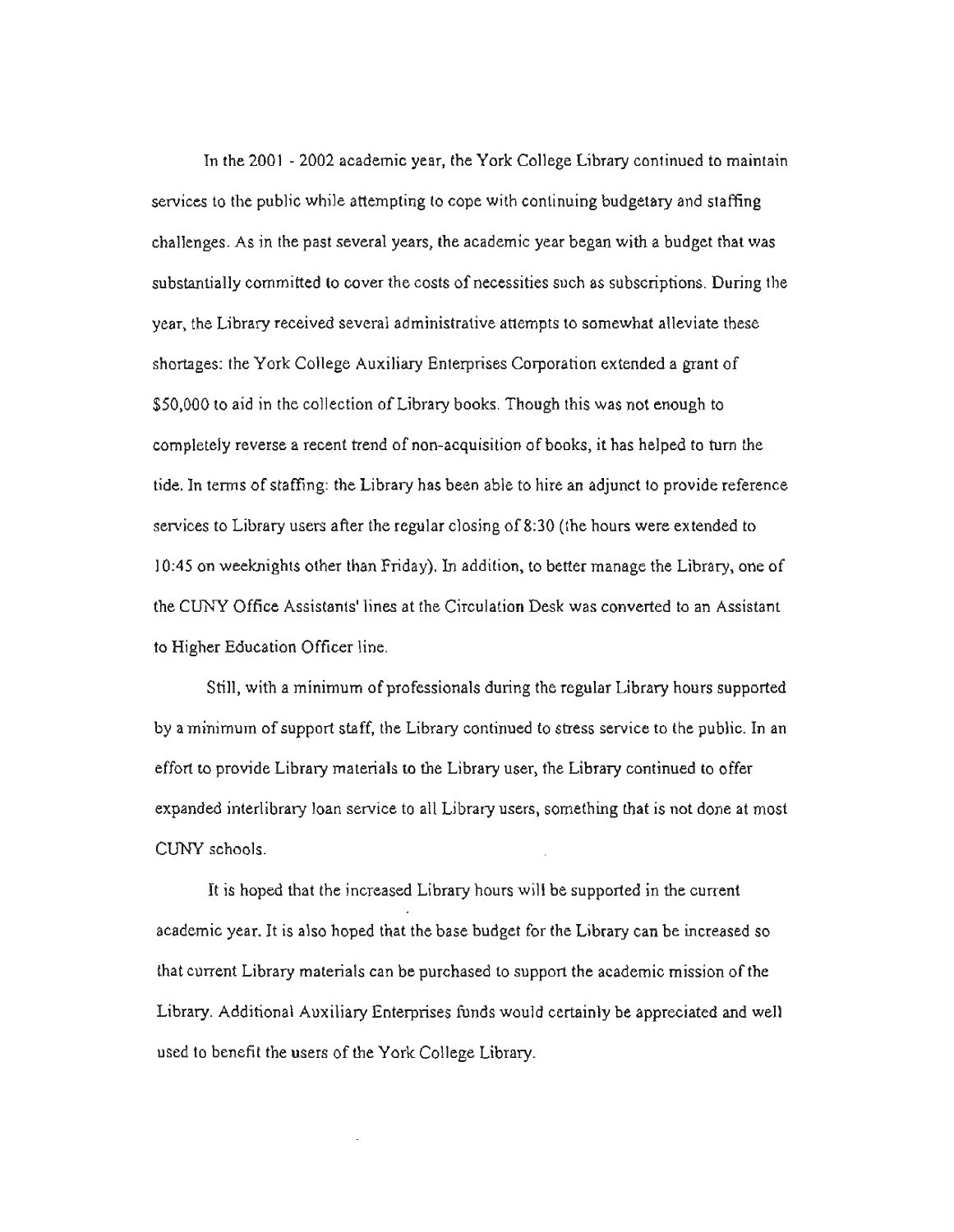Jt should be noted that in the past, the Library received a large sum of money at the end of the budget year. This money was often spent on subscriptions for the next year, allowing the Library's allocated budget to be spent on other Library materials. In the past few years, this end of the year allocation has not been made.

 $\sim$ 

 $\hat{\mathbf{z}}$ 

 $\bar{\mathbf{r}}$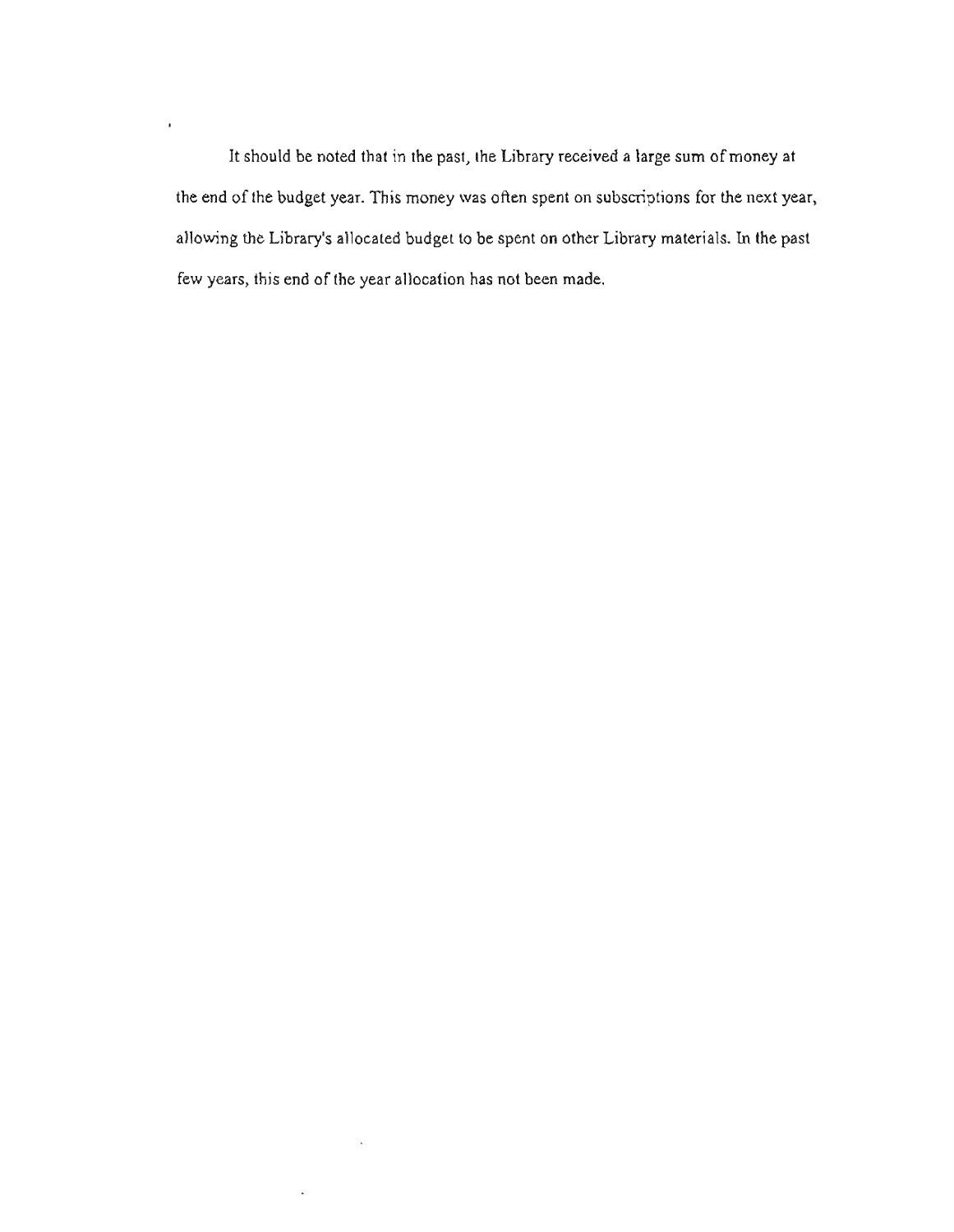#### **Professional Library** Personnel

**In**the academic year 2001 - 2002, the professional Library staffing **remained the**  same. ln the recent past, the professional Library staff decreased by 3 and **only** one **faculty member** was hired.

**Table** 1 shows the number of professional Librarians at York **College since the**  1989 - 1990 budget year. Notably, the professional staffing **of** the Library has **decreased**  significantly over the past 16 years. In addition, this Table reveals **that fhe ratio** of Librarians to students at York has generally been high. The use of the headcount of students is particularly significant in the Library at York because a **Librarian**must be prepared to perform individual and small group Library **instruction**with **each** student who uses the Library.

In the next budget year, the college will **be** hosting a **High** School. **Though**small> this will add additional responsibilities on the **taxed**Library faculty who will need to provide public services to these students on a **different**level than that provided to the college community. At the **present**time> none **of the Librarians** is certified **as a** Library Media Specialist nor is **trained**to work with **this**population.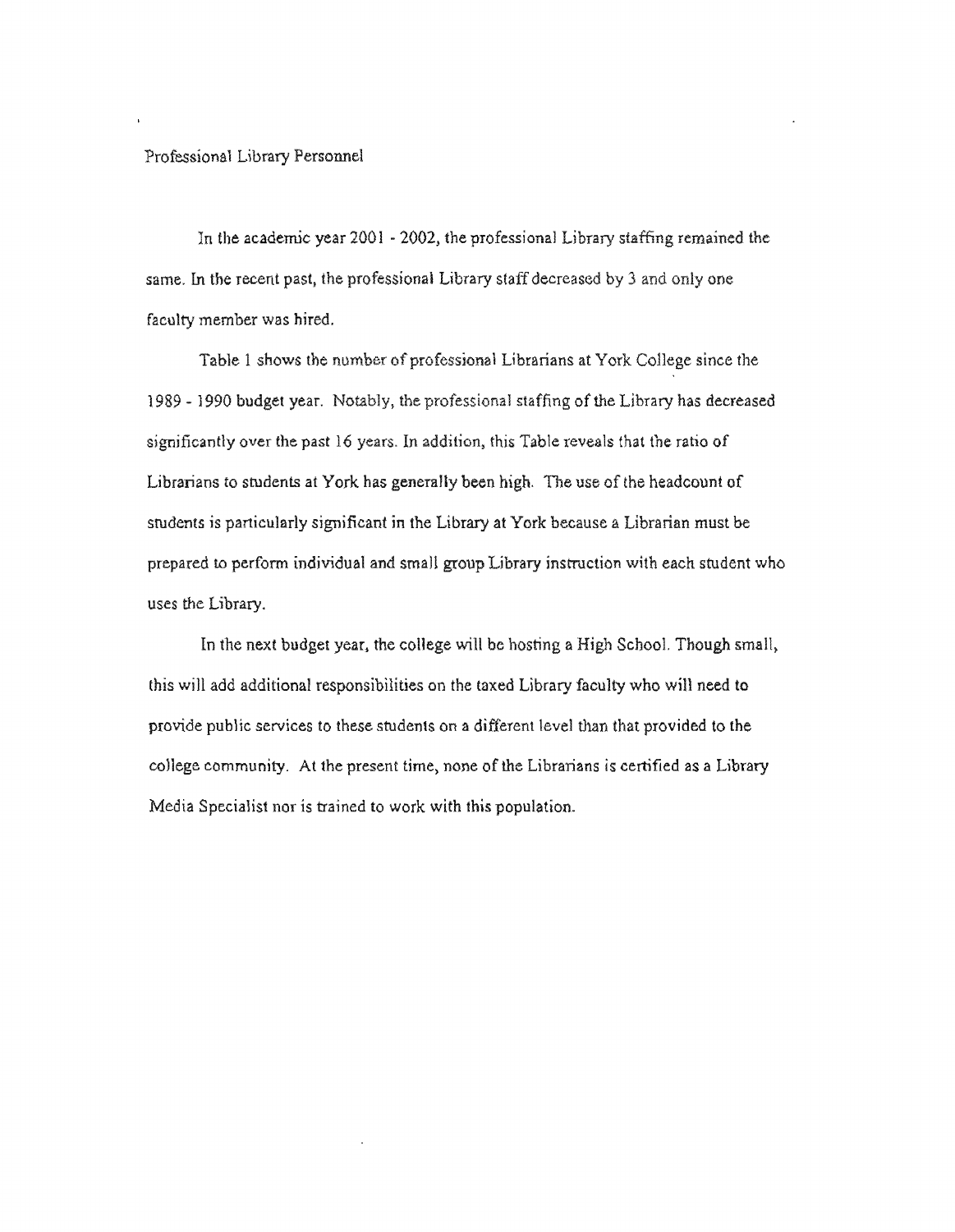| 89/90 | 654  | 8 | 5229 |
|-------|------|---|------|
| 90/91 | 716  | 8 | 5729 |
| 91/92 | 786  |   | 5505 |
| 92/93 | 926  |   | 6480 |
| 93/94 | 981  |   | 6869 |
| 94/95 | 984  |   |      |
| 95/96 | 927  |   | 6490 |
| 96/97 | 1061 | 6 | 6366 |
| 97/98 | 1006 | 6 | 6034 |
| 98/99 | 942  | 6 | 5649 |
| 99/00 | 766  |   | 5362 |
| 00/01 | 770  |   | 5389 |
| 01/02 | 751  |   | 5256 |

Academic Year Headcount per Librarian Librarians Headcount

### Table l

The Association of College and Research Libraries has detailed standards that academic Libraries should attempt to meet. According to the standards, by the size of the student body, faculty, and collection, York College's Library should have approximately double the number of full time faculty members as it presently has. The formula is used to calculate the optimum number of professionals to deliver quality service to the Library user community

For the first time, the York College Library has been authorized to hire an adjunct Librarian to better serve the Library community. This adjunct was hired to serve during extended Library hours, and as such does not ease the burden of the professional staff of the Library.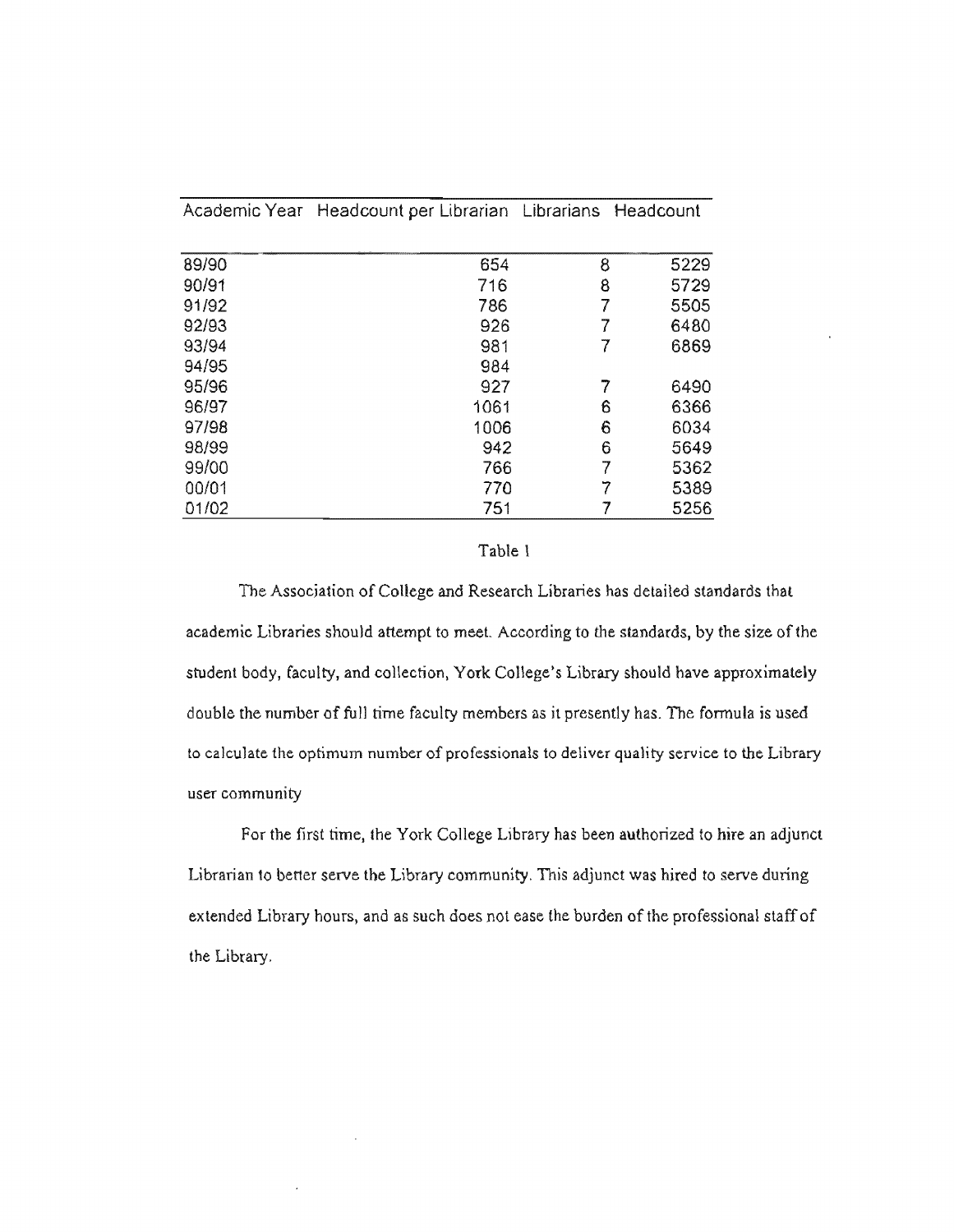#### Budget

The Library materials budget (OTPS) can be viewed in several **differentways.**  One way is to analyse the percent of the budget spent on different **types of Library**  materials; inciudjng books and journals (lnduding microforms and World Wide Web resources). These primary parts are closely related because if the total **Library budget**  remains the same or decreases, as the cost of one increases !he amount ta be spent on the other must decrease. As always, lhe price of periodical **subscriptions has increased by** a percent greater than that of inflation. This has caused the Library to **cancel** some subscriptions and acquire few much needed books with the remaining dollars.

Subscriptions are cancelled based on use of journals and faculty recommendations. In addition, certain **journals**are **available**in full text on **the** World Wide Web on databases paid for by the **York College** Library or CUNY, and as more full text journals become available, the **Librarywill consider** further cancellations of print subscriptions.

This academic year included the acquisition of a larger number of books than in the recent past, as the York College Auxiliary Enterprises Corporation granted the Library a \$50,000 allocation to **enhance**the Library's collection. This grant is being used to develop the collection **and**faculty input was sought and considered in the ordering of materials. At the precent time, **orders**are **being** received and the materials are being processed for use by **the**Library community. In addition, the remaining portion of the grant is being **used** to further **develop** the col\ection. It is hoped that future grants win be made to enhance the Library for the use of the entire Library community.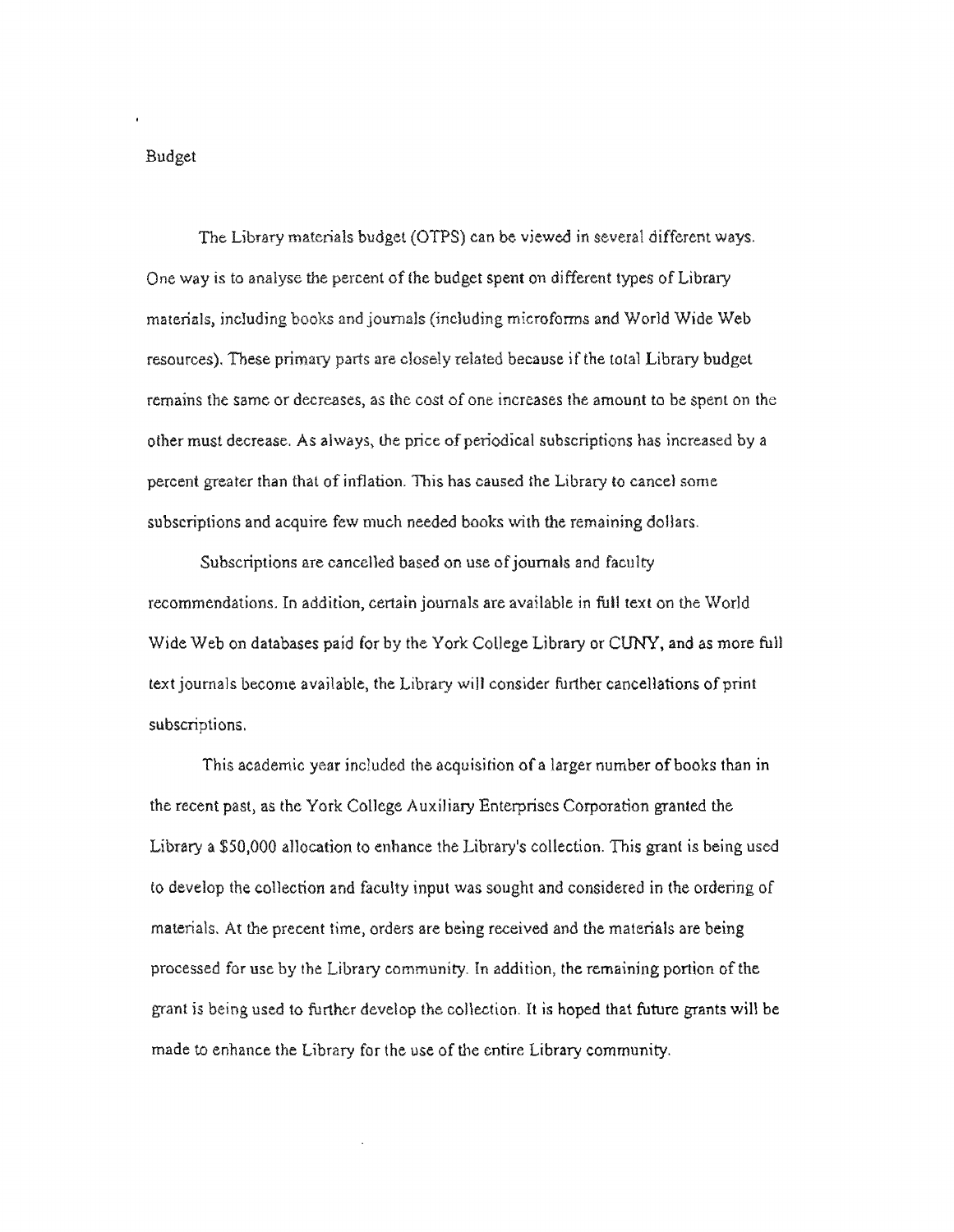A **breakdown of the OTPS** budget can be seen in Chart 2 and Chart 3 **Table**4 details the **breakdown**of the **OTPS** budget by **books**versus journals.

 $\overline{\phantom{a}}$ 

 $\mathcal{L}$ 

 $\sim$ 

 $\bar{z}$ 

J.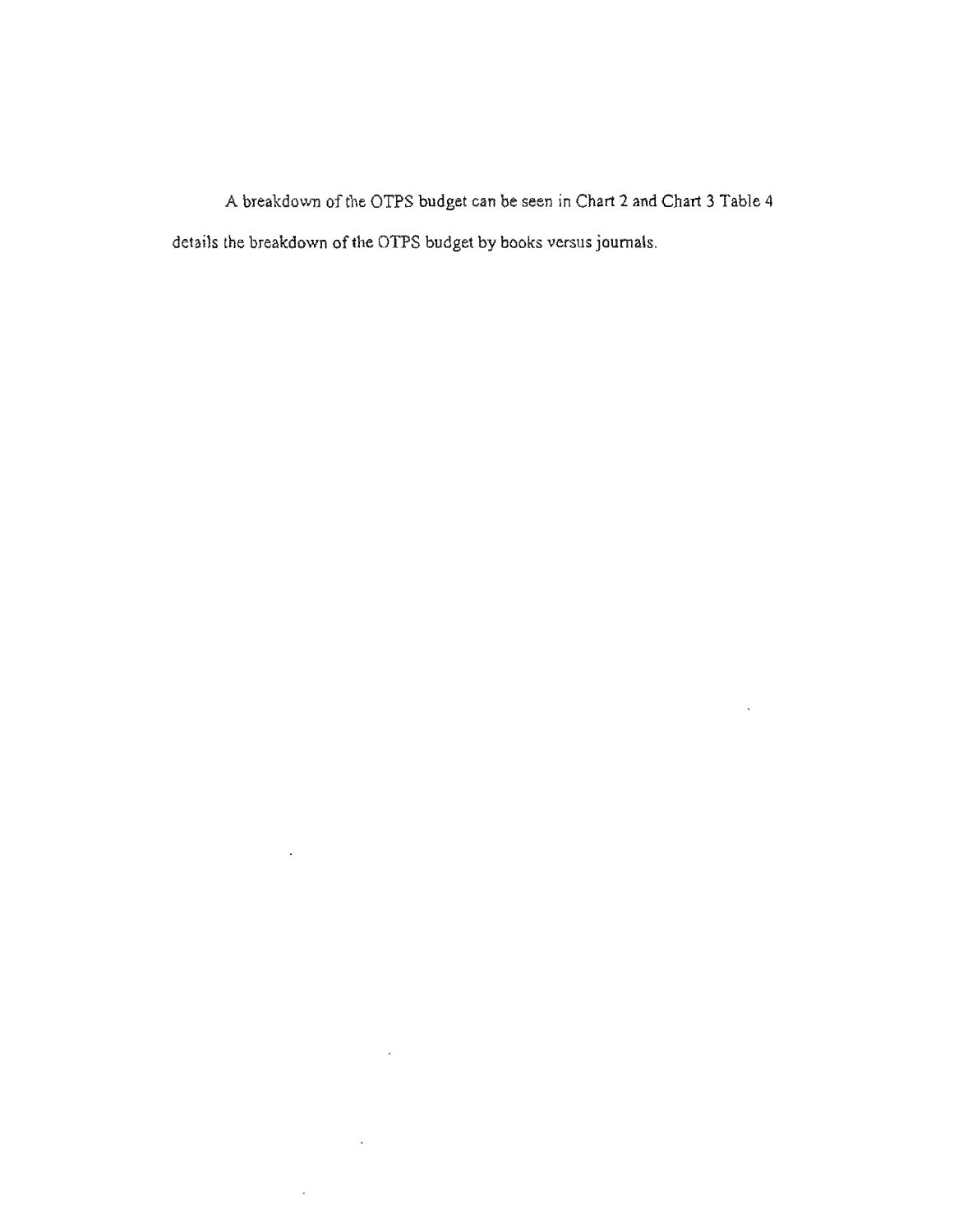

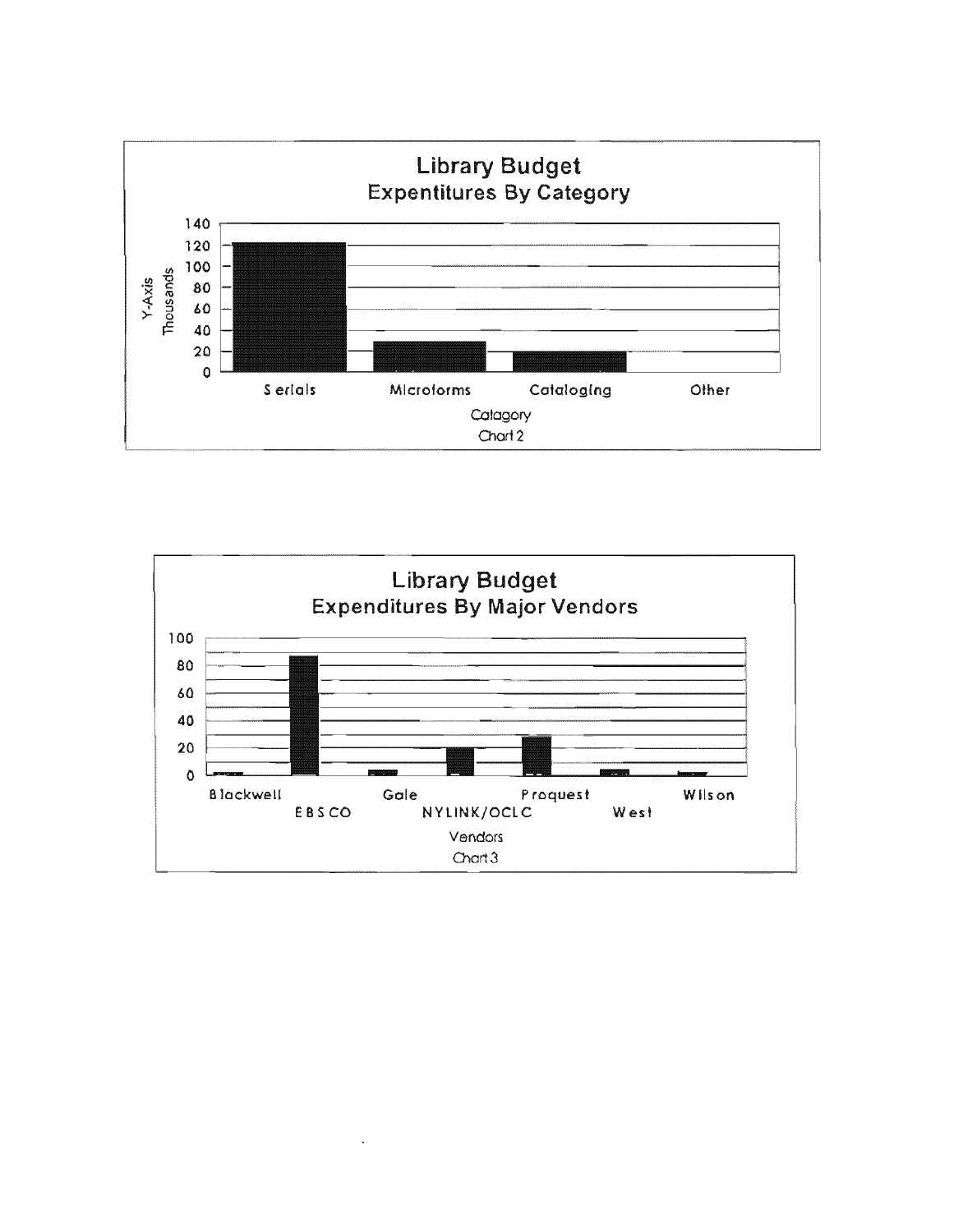# Percent of Library Budget

 $\bar{\mathbf{r}}$ 

| Academic  | Books | Journals |
|-----------|-------|----------|
| Year      |       |          |
| 1987/1988 | 37    | 55       |
| 1988/1989 | 33    | 54       |
| 1989/1990 | 33    | 67       |
| 1990/1991 | 31    | 58       |
| 1991/1992 | 36    | 63       |
| 1992/1993 | 35    | 64       |
| 1993/1994 | 31    | 69       |
| 1994/1995 | 19    | 62       |
| 1995/1996 | 26    | 69       |
| 1996/1997 | 20    | 59       |
| 1997/1998 | 30    | 61       |
| 1998/1999 | 4     | 47       |
| 1999/2000 | 0     | 71       |
| 2000/2001 | 0     | 78       |

 $\sim 100$  km s  $^{-1}$ 

 $\sim 10^7$ 

Table4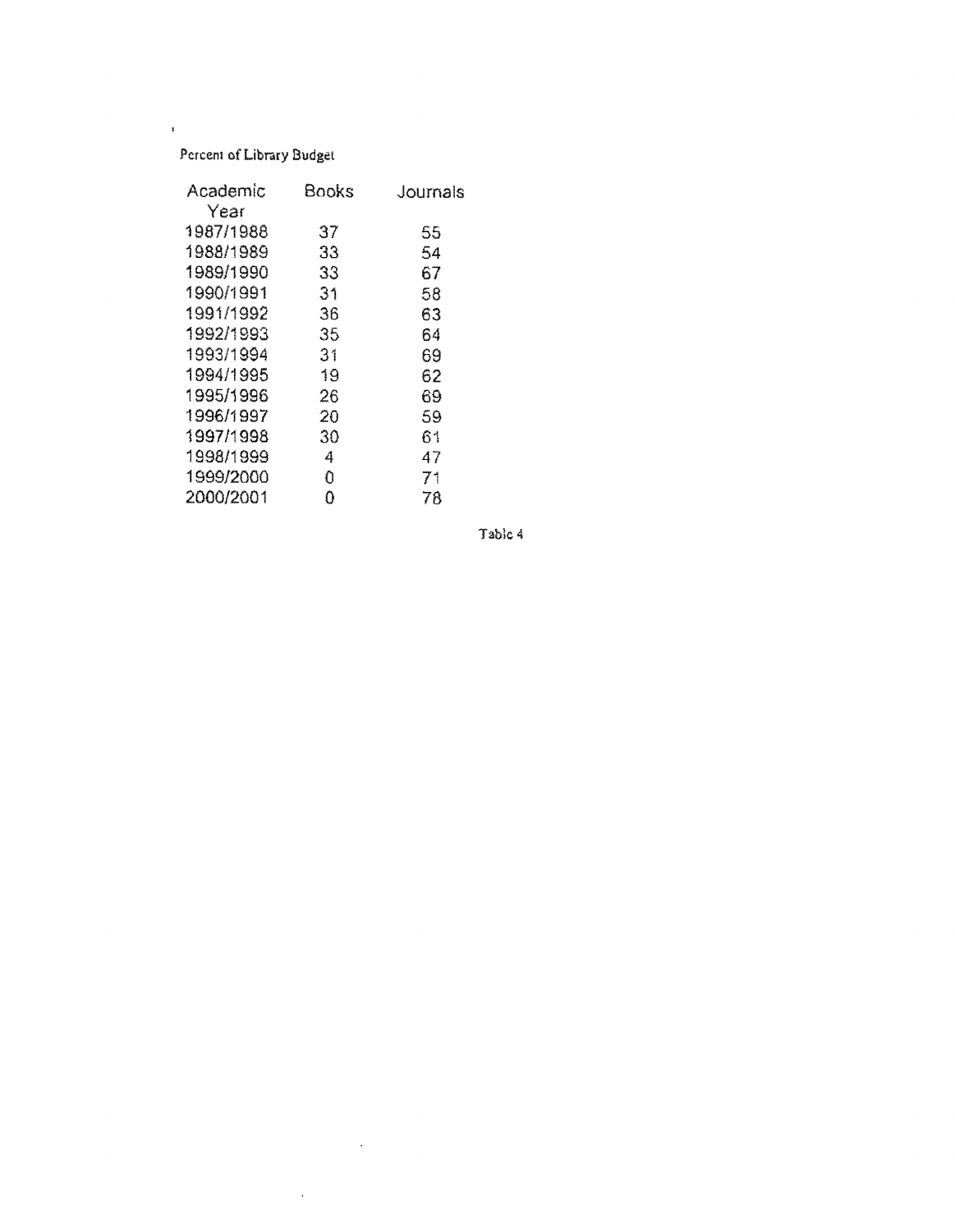#### Use of the Library

The Library has many resources that are used by the Library community. These include books, journals, requests for aid at reference desks, circulation of books, in-house Library use of journals, interlibrary loan requests and library instruction. Each of these will be examined separately.

### Books

The acquisition of books has been severely limited by the base budget of the Library. For the past several years, the majority of the allocated budget has been expended on subscriptions to journals, in print, microform, and more currently on the World Wide Web. Chart 5 details the book acquisition of the Library: It should be noted that the majority of the books acquired in this budget year were because of a grant of \$50,000 from the York College Auxiliary Enterprises Corporation. Other grants for the acquisition of Library materials were obtained in addition to this grant.



#### Chart 5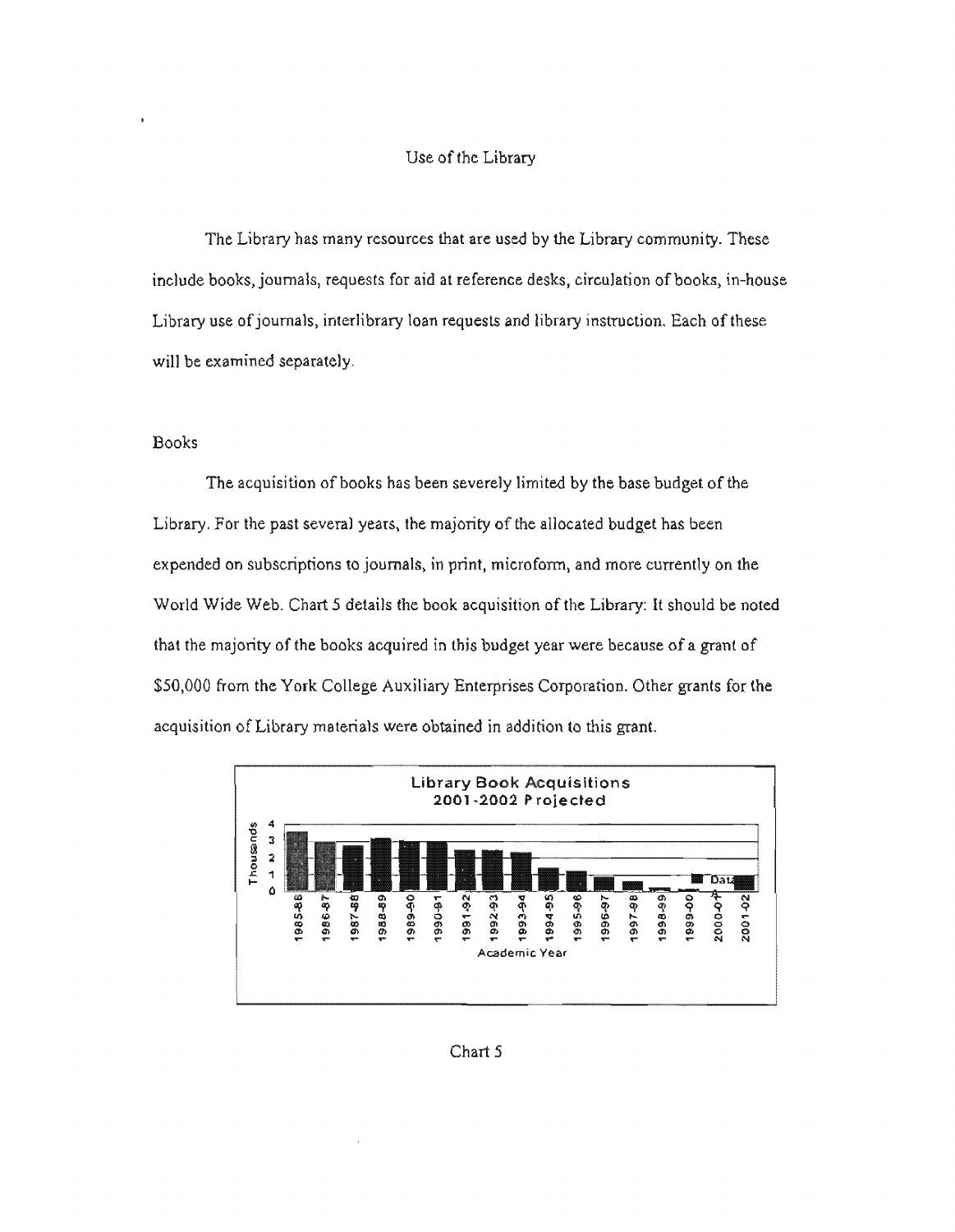It must be noted that additional materials were added to the collection of the York **College** Library. Many **of these** were largesse acquired by the Library faculty. Others were **donations. ln** total. **296 Reference** books and 1338 circulating books were added, for a total of 1634 **books.** 

**According to the standards** of the Association of College and Research Libraries, the York **College Library** should have a total of over 200,000 volumes, based on the number of faculty and students at the College as well as the number of majors. At the present time, **theLibraryhas a collection estimated to be under 180,000 volumes,** though this **estimate**is an **extremelyhigh**one, as it is **based**on a **guess** made approximately **twenty years ago. According to the records ofCUNYPLUS,** the York College Library **collection**can **be** more **realistically estimated** at little more than 100,000 volumes.

In addition, an inventory of the collection has never been performed, and this would help to indicate the true **size and**nature of the collection. An inventory would require a **large**number **of well-trained temporary** workers, something that is not likely to be permitted given the **College<sup>1</sup> s and** the Library's on-going budget shortages

#### Journals

**The** number of **periodical subscriptions has**substantially declined in the past few years, though this decline **has been somewhat eased** by an **increase in the** number of full text journals that are **available to the York College** (and CUNY) students, staff and faculty on the World Wide **Web. Journal subscriptions**have been cancelled based on use by the York **College community. An on-going study** of the use of periodicals is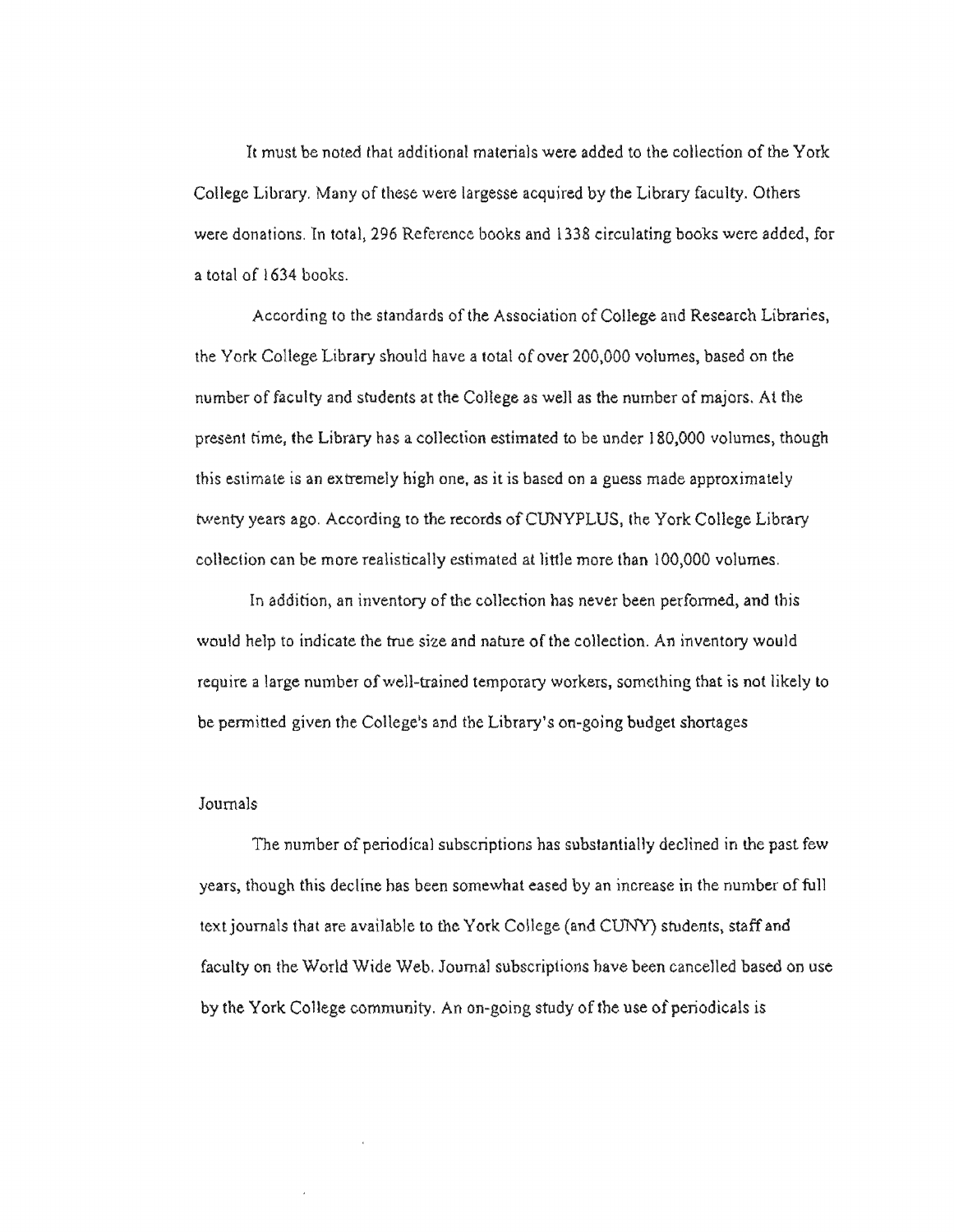continuing and further cancellations are possible. Journals that are available in full text on **the**World Wide **Web** are also being considered for cancellation.

A **number**of full text electronic sources are available to **York College** Library users. **111ese**include **Lexis~Nexis,**EbscoHost, HRAF, **Dialogat Carl,the Health Reference Senter,** and **the**journals of the American **Chemical Society.** 

## **Reference**

The Library faculty of York continues to emphasize public service at the expense of other professional activites, even though the professional **Library**faculty is somewhat limited. Thus, each professional Librarian spent a **great deal of his** or her time at one of the Library's reference desks in addition to spending time **serving on College-wide**  committtees and engaging in scholarly activities, **including publication. The** average amount of time each Librarian spent serving at the **Reference desks** can be seen in Table 6.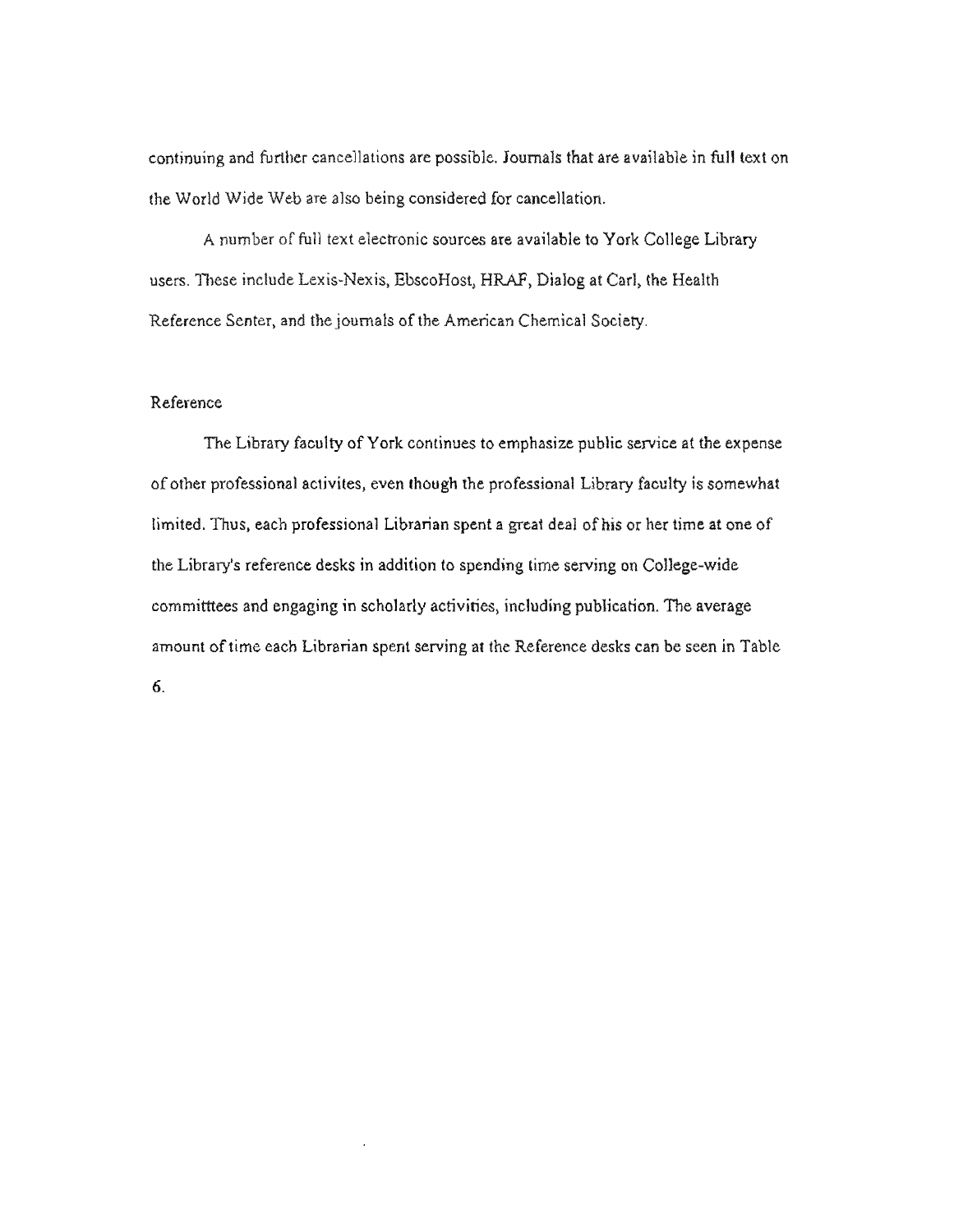| Reference<br>Desk | Hours /<br>Week |
|-------------------|-----------------|
| Time/Librar       |                 |
| ian               |                 |
| 85/86             | 13.8            |
| 86/76             | 15.3            |
| 87/88             | 19.7            |
| 88/89             | 15.3            |
| 89/90             | 17.3            |
| 90/91             | 15.7            |
| 91/92             | 15.7            |
| 92/93             | 15.7            |
| 93/94             | 15.7            |
| 94/95             | 15.7            |
| 95/96             | 15.7            |
| 96/97             | 18.3            |
| 97/98             | 18.3            |
| 98/99             | 18.3            |
| 99/00             | 15.7            |
| 00/01             | 15.7            |
| 01/02             | 15.7            |

#### **Table** 6

Reference service at York can be **analyzed in several** different ways. The total number of reference interactions at the two **reference desks** at the York College Library was 20,609 (as compared to 26,019 in the **academic**year 2000 - 2001). In terms of types ofreference questions **answered,theLibraryrecords**three types: professional, computer/World Wide Web, and **non-professional.**In the budget year 2001 - 2002, 1 l,104 professional **reference questions** were **asked)**6460 computer/ World Wide Web related questions were **asked, and** a mere 3045 non- professional questions asked. **Clearly, Library** users **had questions** that required professional, trained Library **personnel's assistance.** 

 $\lambda$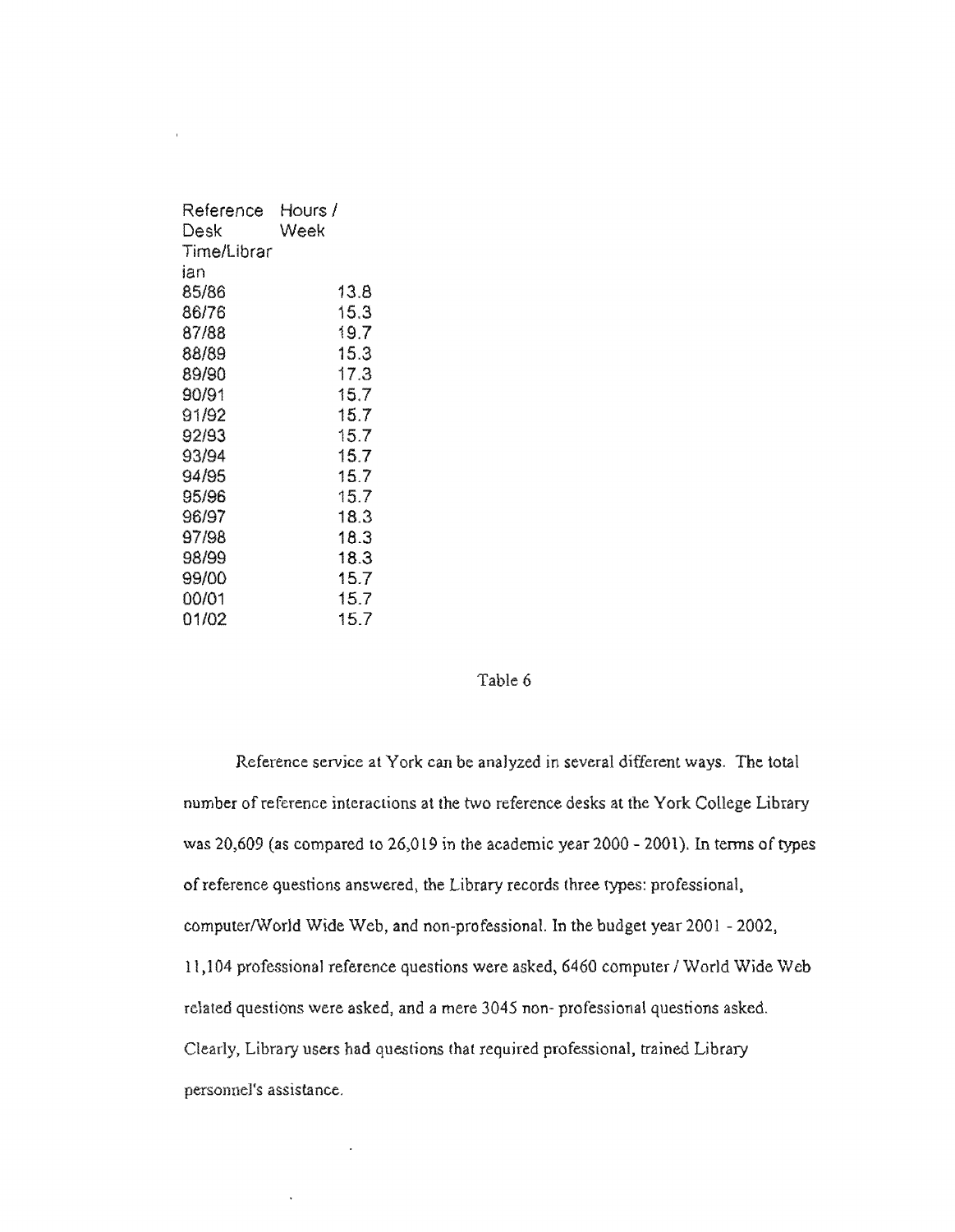Reference queries can also be examined by semester. Summer usage was slight: 418. In the Fall semester, 10,275 queries were answered. In the Spring semester, 9919 were answered. Clearly, the Fall semester was closely followed by the Spring semester in the number of reference questions answered. When examining the type of question asked in relationship to the semester, it is clear that professional and computer/ World Wide Web questions were most frequently asked and answered in each of the semesters.

ln addition, the service at the reference desks can be examined in relation to lhe day and time of day. Most heavily used are Monday through Thursday, followed by Saturday and then Friday. Reference questions are asked most during the hours from I 0 A.M. to 8:30 P.M. Reference questions are rarely asked between the hours from 8:30 and 10:45 P.M. (the number of questions from 9:30 P.M. till 10:45 P.M. is approximately 10% of those asked between 8:30 P,M. and 9:30 P.M.).

## Circulation of Books

The use of the Library can be examined in terms of the circulation of Library materials including reserve materials. Table 7 details the circulation of Library materials at the York College Library.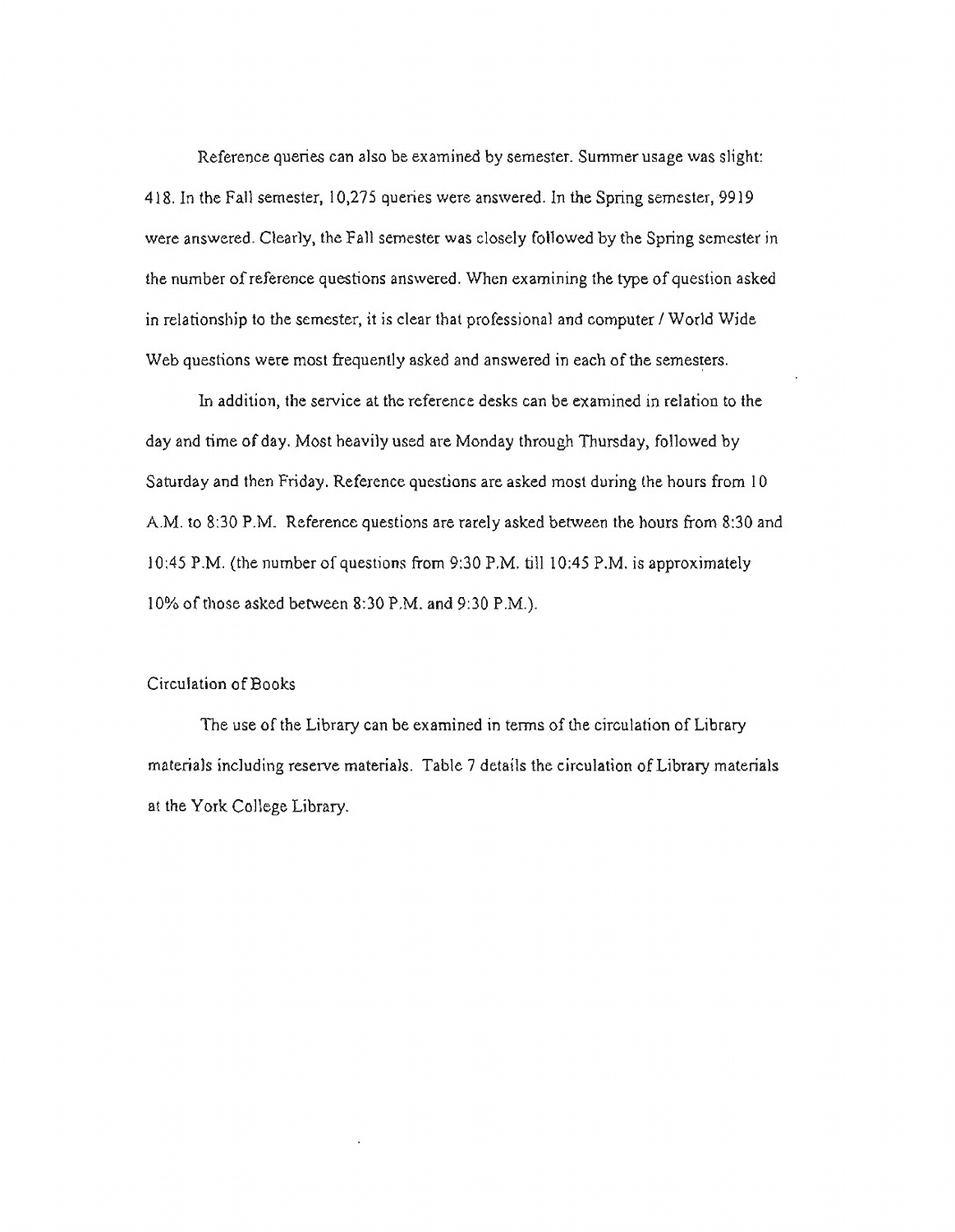| Circulation |       |
|-------------|-------|
| 1985/1986   | 14480 |
| 1986/1987   | 13116 |
| 1987/1988   | 14897 |
| 1988/1989   | 15965 |
| 1989/1990   | 16048 |
| 1990/1991   | 16397 |
| 1991/1992   | 20873 |
| 1992/1993   | 25300 |
| 1993/1994   | 29127 |
| 1994/1995   | 30483 |
| 1995/1996   | 32094 |
| 1996/1997   | 70491 |
| 1997/1998   | 63118 |
| 1998/1999   | 68178 |
| 1999/2000   | 70437 |
| 2000/2001   | 77582 |
| 2001/2002   | 84780 |

 $\ddot{\phantom{1}}$ 

**Table**7

As can be clearly seen, **the ciculation of** Library matierals has increased substantially over the years, **The** most recent **figures**include a combination **of circulating books** and reseive **materials. as the CUNYPLUS** system does not **separatethese.Though**the number of full **time equivalent students** as well as the headcount **has declined in** the **past**number of **years, the circulation** of Library materials has remained **strong**and **has** grown **substantially.**This can be seen on Chart 7.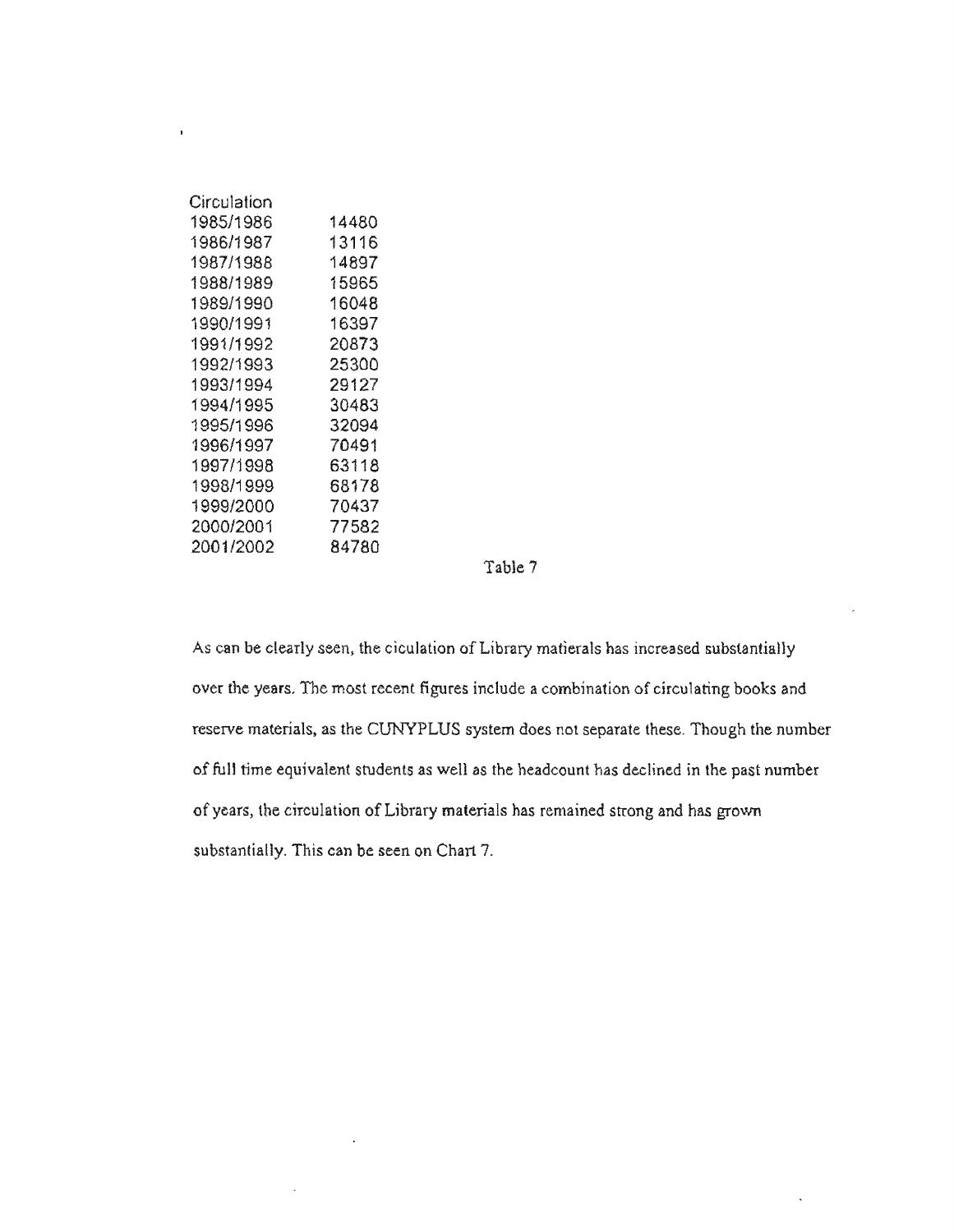

 $\ddot{\phantom{0}}$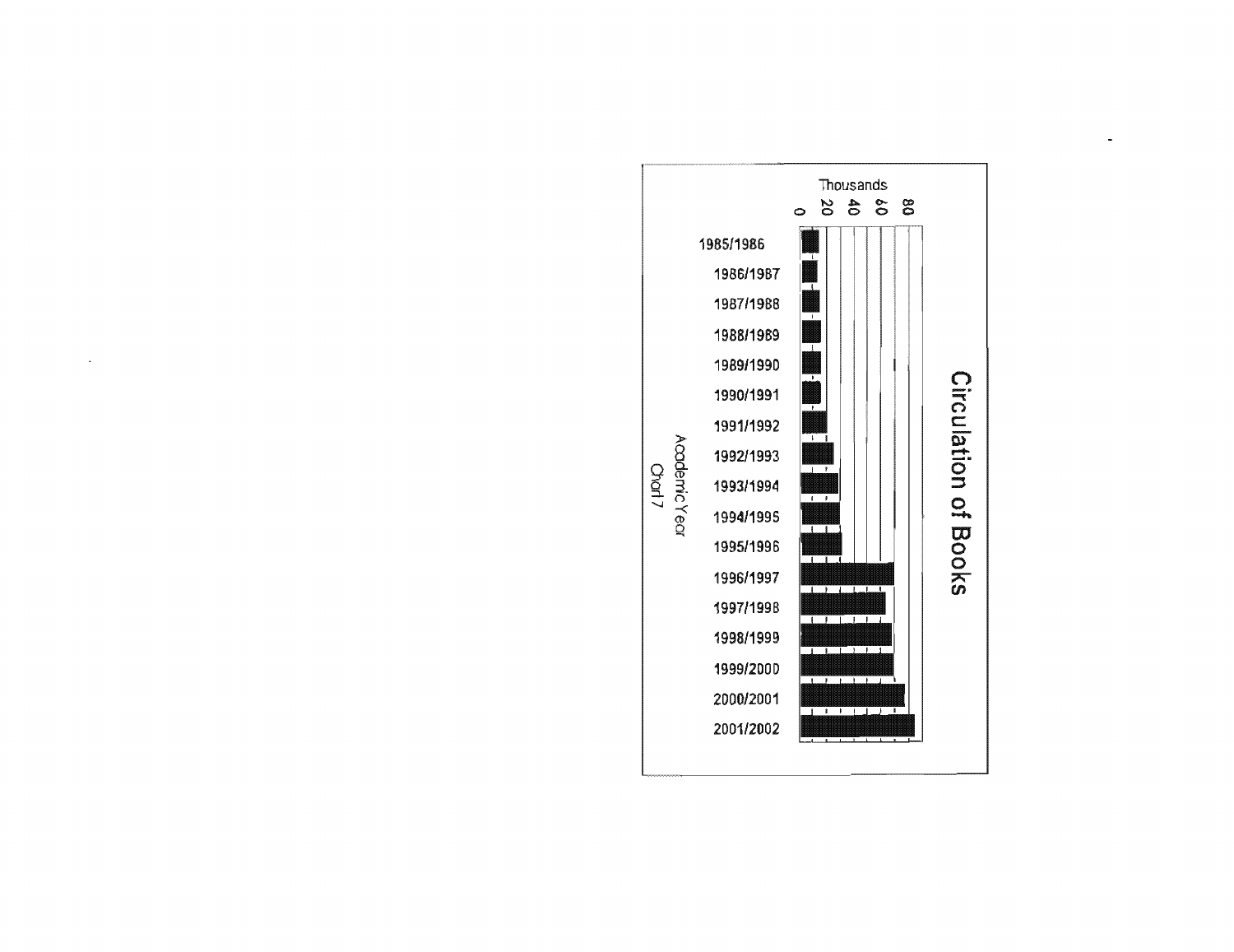**Use of Periodicals** 

**The**use **of print and** microfonned periodicals has declined in recent **years as the**  use **of journals on the World Wide** Web has increased. Among the reasons **for** this are:

- a. many more **titles**are **available in full** text on **pages**of the World Wide Web **paid for**  by the York College Library and CUNY
- b. the Human **Relations**Area **File (HRAF) is partially available** on the World Wide Web
- c. **the** subsciption to **the Business Collection has been** cancelled due to a declining use by **the** York**College community**

The use of the periodicals collection at York College can be seen in Table 8:

### Use of Current **Periodicals/Microfonns**

| 1985/1986 | 12123 |
|-----------|-------|
| 1986/1987 | 13876 |
| 1987/1988 | 19142 |
| 1988/1989 | 19248 |
| 1989/1990 | 27280 |
| 1990/1991 | 30506 |
| 1991/1992 | 46420 |
| 1992/1993 | 48161 |
| 1993/1994 | 48970 |
| 1994/1995 | 32195 |
| 1995/1996 | 29661 |
| 1996/1997 | 24903 |
| 1997/1998 | 23134 |
| 1998/1999 | 20033 |
| 1999/2000 | 12456 |
| 2000/2001 | 7271  |
| 2001/2002 | 7110  |
|           |       |

**Table** 8

**Note: does** not **include** the use of periodicals on the World Wide Web.

 $\bar{\mathbf{x}}$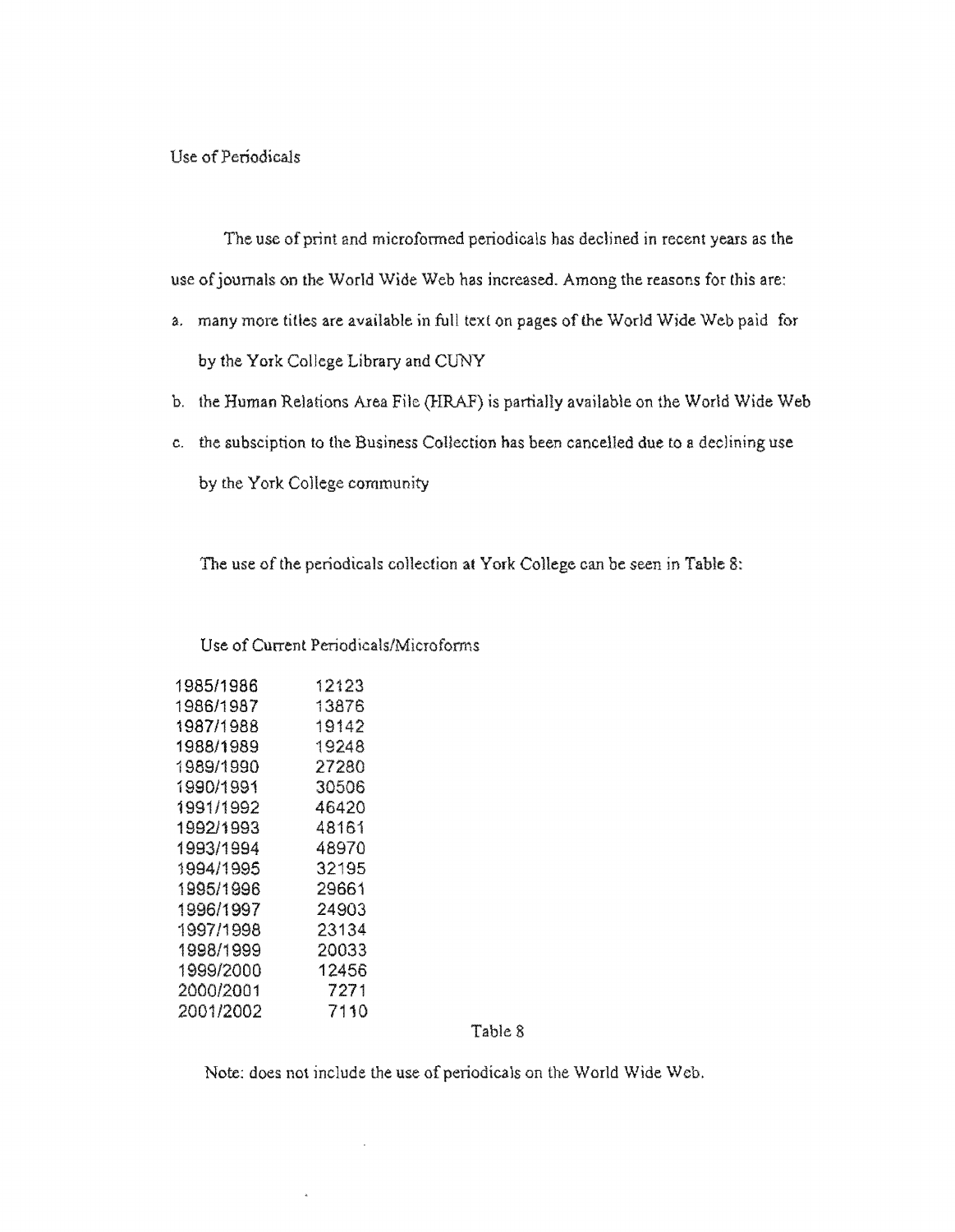In addition, the number of subscriptions of the York **College** Library has declined. During the academic year 2001 - 2002, the Library subscribed to 732 journals in all formats. ln print, the Library subscribed to 549 journals. Subscriptions have been cancelled based on the usage of journals and faculty recommendations as well as on the cost of subscriptions, which continue to rise as the Library's budget remained constant.

### Interlibrary Loans

Some Library services are more heavily used by lhe faculty and staff of the College. One of these services is interlibrary loan. Though it is available to all Library users, the average amount of time to obtain interlibrary loan materials is often too long for many students to wait. Table 9 shows the interlibraryloan activities during the 2001 -2002 academic year.

.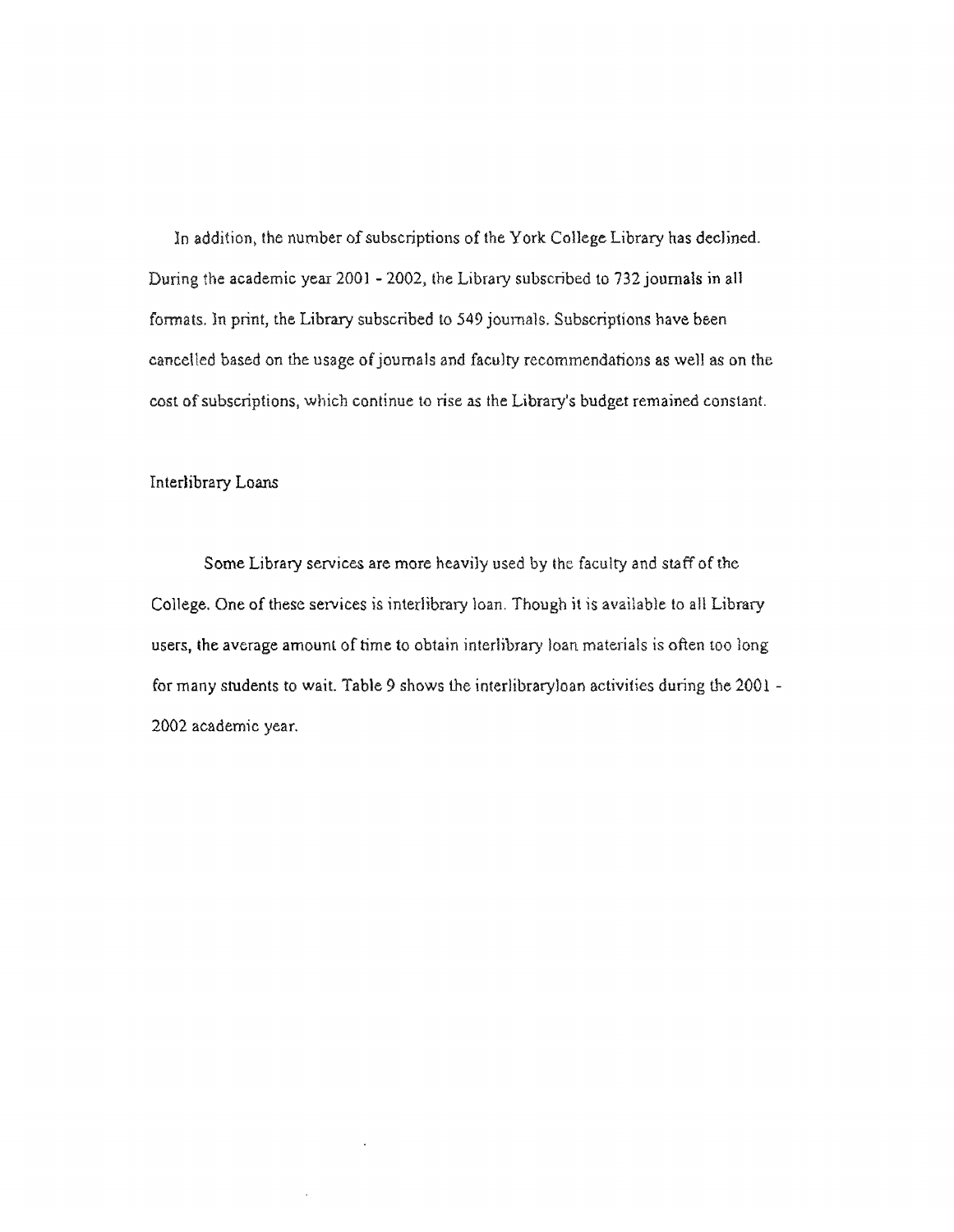#### Interlibrary Loan Activities

 $\bar{\bar{z}}$ 

| Year  | Total | Requests  | Borrowed  |
|-------|-------|-----------|-----------|
|       |       | From York | From York |
| 85/86 | 714   | 392       | 322       |
| 86/87 | 506   | 348       | 158       |
| 87/88 | 1043  | 745       | 298       |
| 88/89 | 907   | 630       | 277       |
| 89/90 | 915   | 649       | 266       |
| 90/91 | 730   | 534       | 196       |
| 91/92 | 907   | 733       | 174       |
| 92/93 | 1215  | 1098      | 117       |
| 93/94 | 1358  | 1257      | 101       |
| 94/95 | 1437  | 1354      | 83        |
| 95/96 | 1635  | 1464      | 171       |
| 96/97 | 1346  | 1269      | 77        |
| 97/98 | 1467  | 1364      | 103       |
| 98/99 | 1507  | 1411      | 96        |
| 99/00 | 1951  | 1846      | 105       |
| 00/01 | 1981  | 1894      | 87        |
| 01/02 | 1958  | 1903      | 55        |

 $\bar{z}$ 

 $\overline{\phantom{a}}$ 

#### Table 9

As the table reveals, the interlibrary loan activities have remained strong over the past few years. The majority of the activity involved requests made by York to cooperating Libraries for materials not owned by York College. This could certainly be expected given the purchasing power of the York College Library.

Interlibrary loan is a very labor-intensive procedure as well as being quite timeconsuming in terms of staff time. If the Library's budget were increased so that more Library materials could be obtained, our dependence on interlibrary loan would be decreased and services to the Library community could be increased.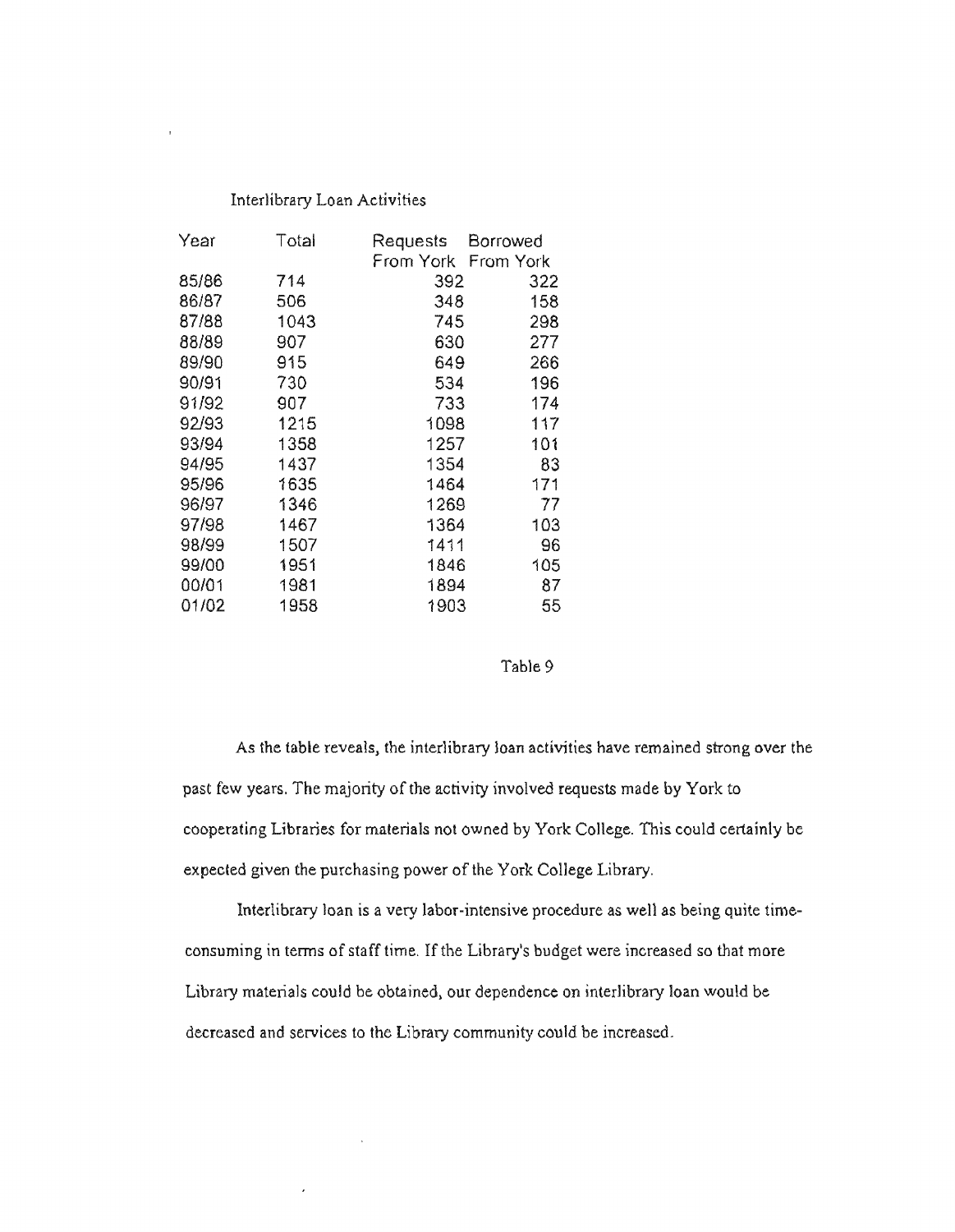**Library**Instruction

ï

Due to a shortage of Library faculty, during the **academic year** 2001 **-2002**  Librarians did not conduct a formal Infonnation Literacy **program. Instead, Library**  faculty instructed classroom faculty on **the** uses of the World **Wide Web** to obtain information. During the academic **year, four sessions** were **held.**In addition, 62 Library class visits were conducted, **for a total of approximately** l l **58 students.**